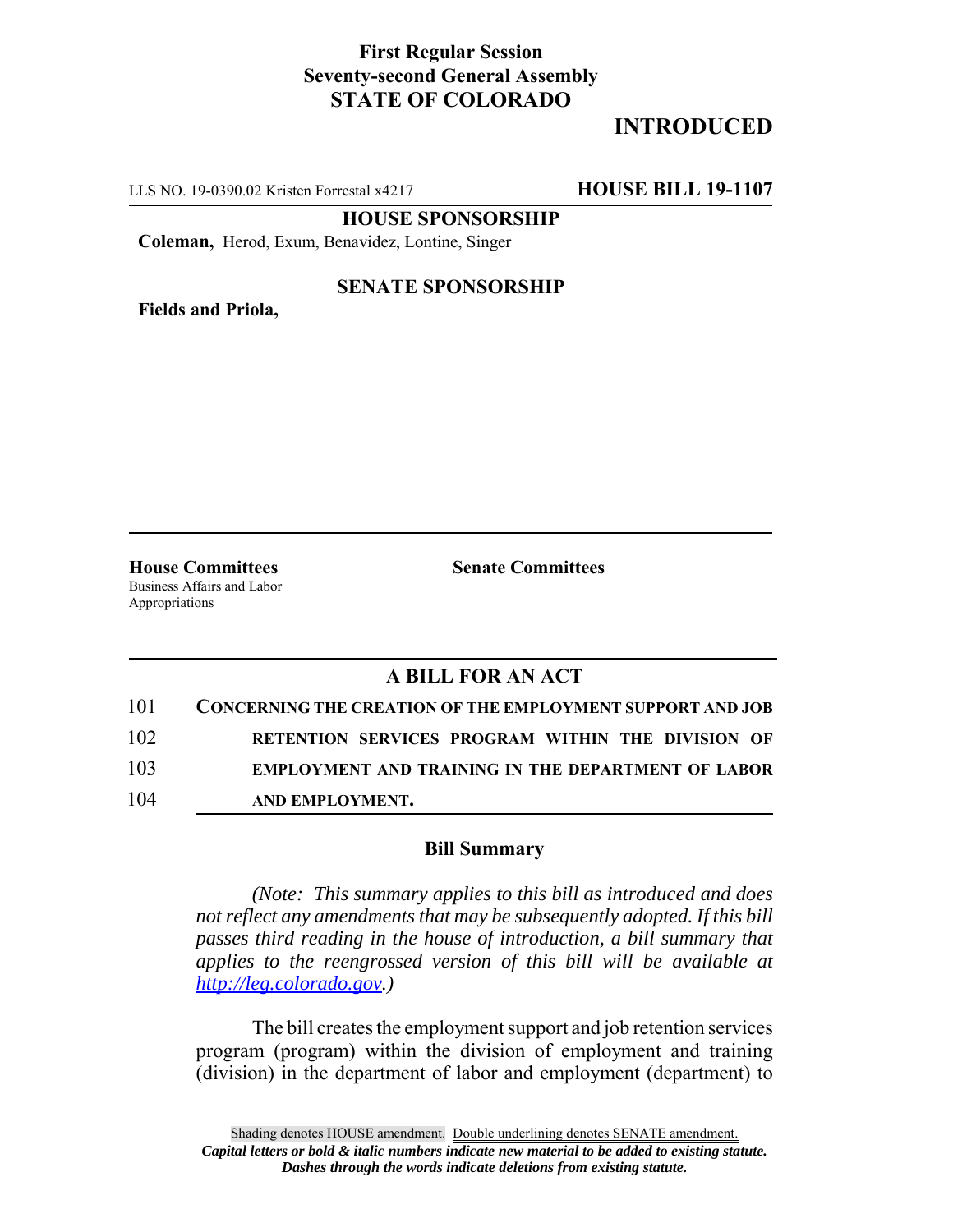provide emergency employment support and job retention services to eligible individuals in the state. The bill requires the director of the division (director) to contract with an entity to administer the program to provide reimbursement for employment support and job retention services provided to eligible individuals statewide. In order to be eligible for services for which a service provider may be reimbursed under the program, an individual must be 16 years of age or older, be eligible to work in the United States, have a household income that is at or below the federal poverty line, and be underemployed or unemployed and actively involved in employment preparation, job training, employment pursuit, or job retention activities. The director is required to establish procedures and guidelines to implement and set parameters for the operation of the program.

The general assembly is required to appropriate money annually to the employment support and job retention services cash fund created in the bill for allocation to the division to implement and operate the program. The department is authorized to accept gifts, grants, and donations for the implementation and operation of the program. The program is repealed, effective September 30, 2022.

| $\mathbf{1}$   | Be it enacted by the General Assembly of the State of Colorado:       |
|----------------|-----------------------------------------------------------------------|
| $\overline{2}$ | <b>SECTION 1.</b> In Colorado Revised Statutes, add part 4 to article |
| 3              | 83 of title 8 as follows:                                             |
| $\overline{4}$ | PART <sub>4</sub>                                                     |
| 5              | EMPLOYMENT SUPPORT AND JOB RETENTION                                  |
| 6              | <b>SERVICES PROGRAM</b>                                               |
| 7              | 8-83-401. Definitions. As USED IN THIS PART 4, UNLESS THE             |
| 8              | <b>CONTEXT OTHERWISE REQUIRES:</b>                                    |
| 9              | (1) "ADMINISTERING ENTITY" MEANS THE NONPROFIT ENTITY                 |
| 10             | SELECTED PURSUANT TO SECTION 8-83-403 TO ADMINISTER THE PROGRAM.      |
| 11             | (2) "ELIGIBLE INDIVIDUAL" MEANS AN INDIVIDUAL THAT SATISFIES          |
| 12             | THE ELIGIBILITY CRITERIA SPECIFIED IN SECTION 8-83-404 (4).           |
| 13             | "FEDERAL POVERTY LINE" HAS THE SAME MEANING AS<br>(3)                 |
| 14             | "POVERTY LINE", AS DEFINED IN 42 U.S.C. SEC. 9902 (2).                |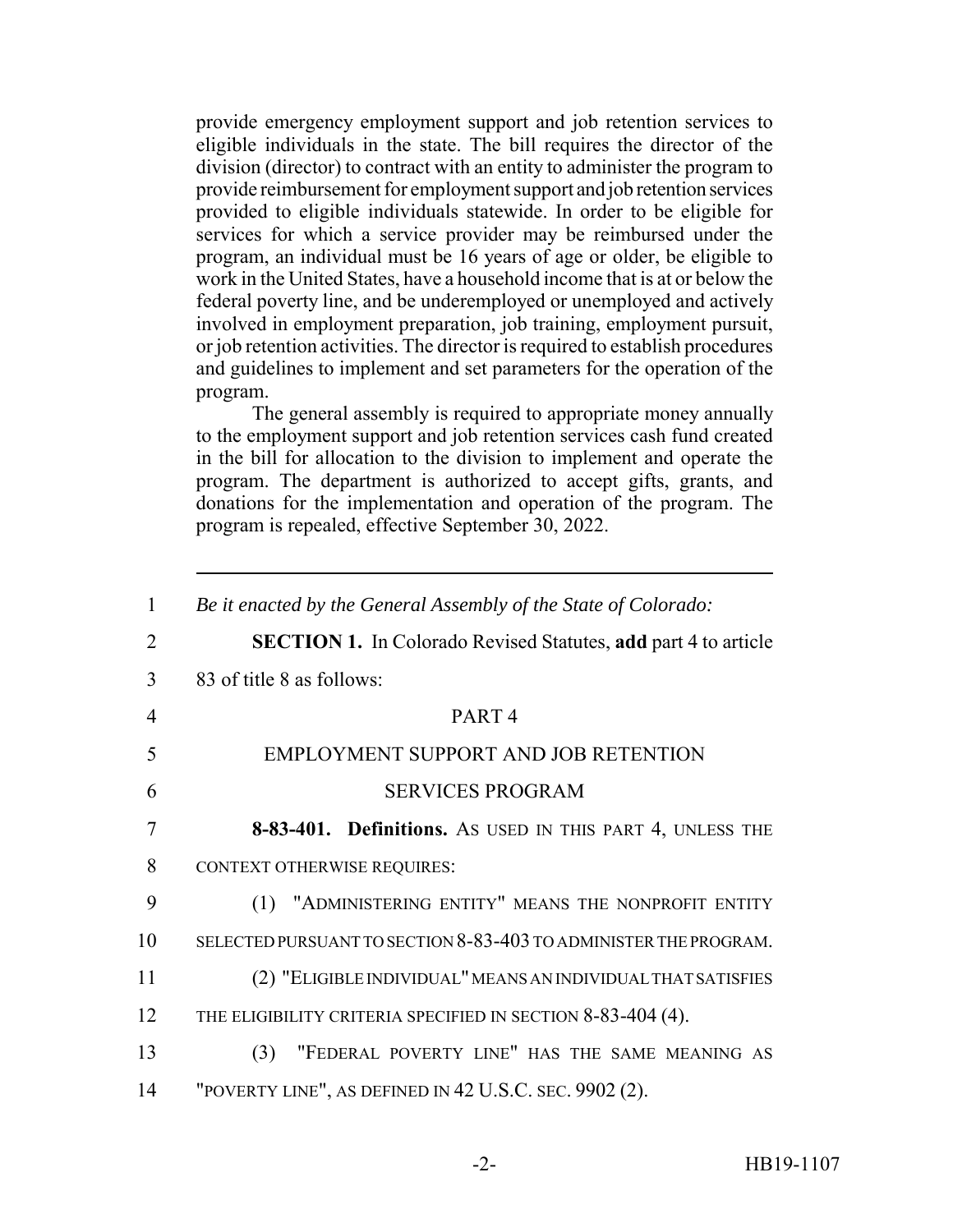(4) "PROGRAM" MEANS THE EMPLOYMENT SUPPORT AND JOB 2 RETENTION SERVICES PROGRAM CREATED IN SECTION 8-83-402.

 (5) "SERVICE PROVIDER" MEANS A PUBLIC AGENCY OR NONPROFIT COMMUNITY ORGANIZATION THAT PROVIDES EMPLOYMENT, EMPLOYMENT PREPARATION, AND JOB RETENTION SERVICES TO ELIGIBLE INDIVIDUALS PURSUANT TO A MEMORANDUM OF UNDERSTANDING WITH THE ADMINISTERING ENTITY.

 (6) "SERVICES" MEANS SERVICES PROVIDED BY A SERVICE PROVIDER TO ELIGIBLE INDIVIDUALS, WHICH SERVICES ARE ELIGIBLE FOR REIMBURSEMENT FROM THE PROGRAM PURSUANT TO SECTION 8-83-404 (5).

 **8-83-402. Employment support and job retention services program - creation.** THERE IS HEREBY CREATED IN THE DIVISION THE EMPLOYMENT SUPPORT AND JOB RETENTION SERVICES PROGRAM.WITHIN SIX MONTHS AFTER THE DATE OF THE FIRST APPROPRIATION BY THE GENERAL ASSEMBLY TO THE EMPLOYMENT SUPPORT AND JOB RETENTION 17 SERVICES CASH FUND PURSUANT TO SECTION 8-83-406, THE PROGRAM SHALL FUND EMPLOYMENT PREPARATION, JOB TRAINING, EMPLOYMENT PURSUIT, AND JOB RETENTION ACTIVITIES FOR ELIGIBLE INDIVIDUALS AS THEY PERTAIN TO THE INDIVIDUALS' JOB TRAINING AND EMPLOYMENT GOALS.

 **8-83-403. Program purpose - duties of the director.** (1) THE PURPOSE OF THE PROGRAM IS TO PROVIDE ASSISTANCE TO ELIGIBLE INDIVIDUALS WHO MAY NOT BE ELIGIBLE FOR OR HAVE ACCESS TO OTHER EMPLOYMENT RESOURCES OR WHO ARE PREPARING FOR, SEEKING, OR ATTEMPTING TO RETAIN EMPLOYMENT.

27 (2) THE DIRECTOR SHALL: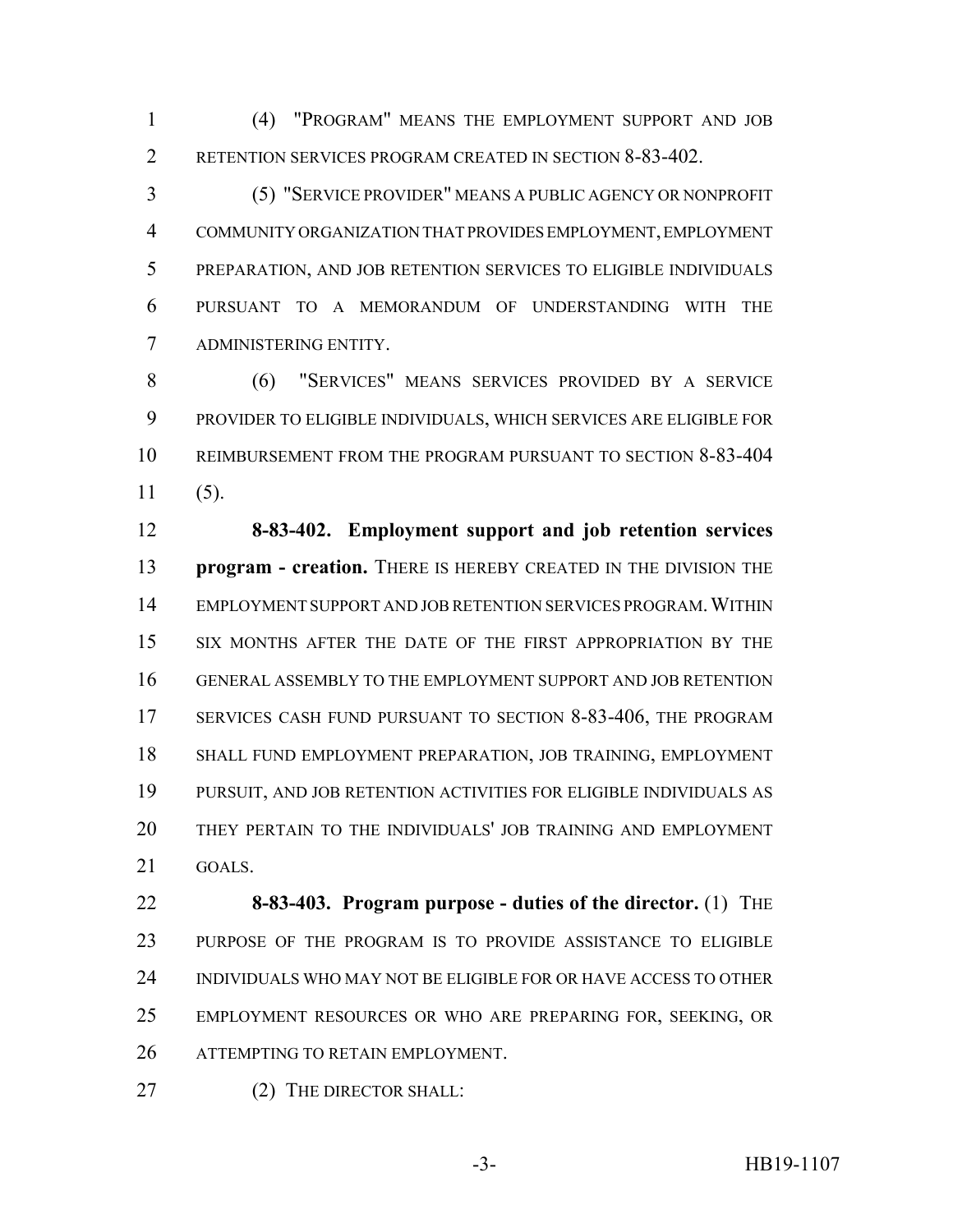TO THE "PROCUREMENT CODE", ARTICLES 101 TO 112 OF TITLE 24, TO CONTRACT WITH AN ADMINISTERING ENTITY; (b) ESTABLISH PROCEDURES AND GUIDELINES FOR: (I) THE SELECTION OF THE ADMINISTERING ENTITY TO OPERATE THE PROGRAM; (II) THE DEVELOPMENT AND IMPLEMENTATION OF THE MEMORANDUMS OF UNDERSTANDING WITH SERVICE PROVIDERS; (III) REQUESTING AND DISTRIBUTING REIMBURSEMENTS TO SERVICE PROVIDERS; AND (IV) ANY ADDITIONAL PARAMETERS FOR THE OPERATION AND EVALUATION OF THE PROGRAM, SUBJECT TO DATA AVAILABLE TO THE DIVISION. (3) THE DIRECTOR SHALL SOLICIT FEEDBACK FROM STAKEHOLDERS WHEN ESTABLISHING PROCEDURES AND GUIDELINES PURSUANT TO SUBSECTION (2) OF THIS SECTION. **8-83-404. Administration of the program.** (1) THE ADMINISTERING ENTITY SHALL: (a) DEVELOP FORMAL MEMORANDUMS OF UNDERSTANDING WITH SERVICE PROVIDERS AND GUIDELINES FOR THE OPERATION OF THE 21 PROGRAM IN COORDINATION WITH THE DIRECTOR: (b) ESTABLISH PROCEDURES AND GUIDELINES FOR REIMBURSING SERVICE PROVIDERS IN ACCORDANCE WITH THE TERMS OF THE MEMORANDUM OF UNDERSTANDING; (c) REIMBURSE SERVICE PROVIDERS UP TO FOUR HUNDRED DOLLARS PER YEAR FOR EACH ELIGIBLE INDIVIDUAL TO WHOM THE SERVICE PROVIDER DELIVERED SERVICES AUTHORIZED FOR -4- HB19-1107

(a) ENTER INTO A COMPETITIVE SOLICITATION PROCESS PURSUANT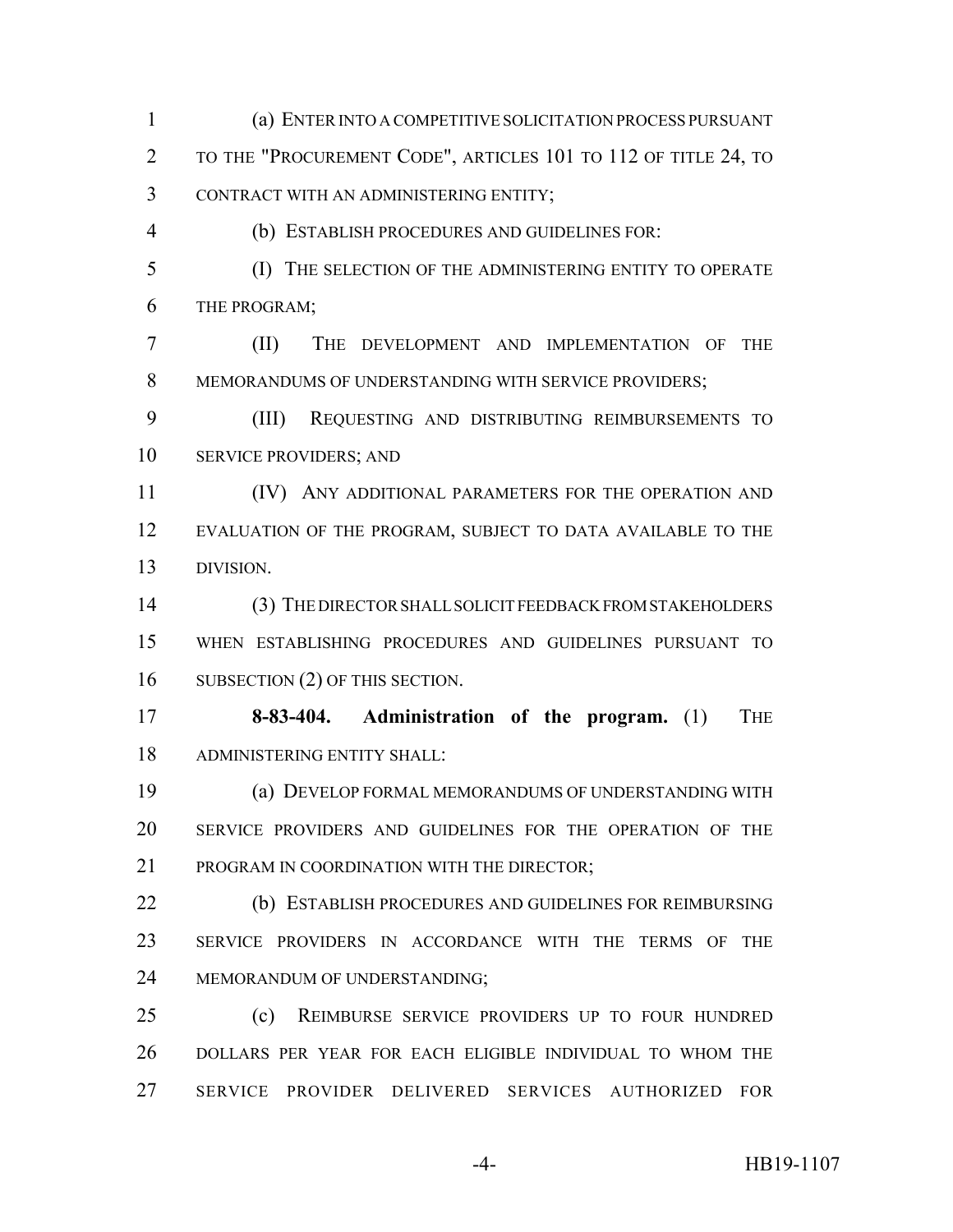- 1 REIMBURSEMENT PURSUANT TO SUBSECTION (5) OF THIS SECTION;
- 2 (d) ENSURE THE FISCAL RESPONSIBILITY OF THE PROGRAM IN COMPLIANCE WITH THE DIRECTOR;
- (e) PARTICIPATE IN EVALUATION ACTIVITIES AS REQUIRED BY THE DIRECTOR; AND
- (f) BE RESPONSIBLE FOR ALL OTHER REQUIREMENTS OUTLINED BY THE DIRECTOR.
- 8 (2) A SERVICE PROVIDER SHALL:
- (a) SUBMIT REPORTS AS SPECIFIED BY THE ADMINISTERING ENTITY THAT OUTLINE THE TYPE OF SERVICE PROVIDED, REASON FOR THE SERVICE, BASIC DEMOGRAPHICS OF THE ELIGIBLE INDIVIDUAL, AND GEOGRAPHIC 12 LOCATION WHERE THE SERVICE WAS PROVIDED; AND
- (b) PARTICIPATE IN AN ANALYSIS PROCESS THROUGHOUT THE SERVICE PROVIDER'S PARTICIPATION IN THE PROGRAM.
- (3) THE ADMINISTERING ENTITY MUST NOT REIMBURSE A SERVICE PROVIDER FOR EXPENSES INCURRED TO PROVIDE EMPLOYMENT PREPARATION, JOB TRAINING, EMPLOYMENT PURSUIT, OR JOB RETENTION ACTIVITIES TO AN ELIGIBLE INDIVIDUAL IF THE SERVICES ARE CURRENTLY PROVIDED TO THE INDIVIDUAL BY ANOTHER SOURCE.
- 20 (4) NOTWITHSTANDING ANY OTHER FEDERAL OR STATE LAW, IN ORDER TO BE ELIGIBLE TO RECEIVE SERVICES FOR WHICH A SERVICE PROVIDER MAY BE REIMBURSED UNDER THE PROGRAM, AN INDIVIDUAL MUST:
- (a) HAVE A HOUSEHOLD INCOME AT OR BELOW THE FEDERAL POVERTY LINE;
- (b) BE AT LEAST SIXTEEN YEARS OF AGE;
- (c) BE ELIGIBLE TO WORK IN THE UNITED STATES; AND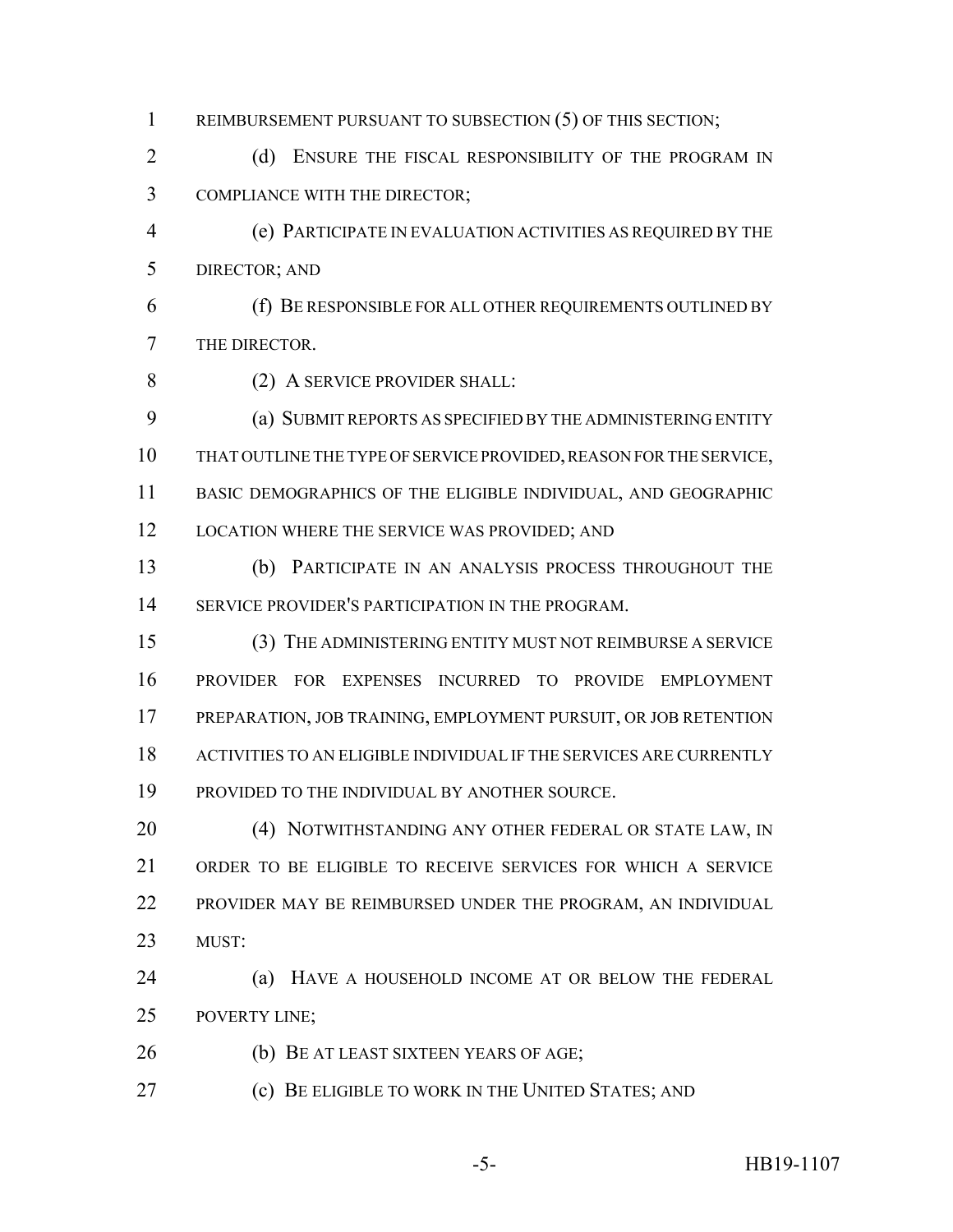(d) BE UNDEREMPLOYED OR UNEMPLOYED AND ACTIVELY PURSUING EMPLOYMENT, EMPLOYMENT PREPARATION, JOB TRAINING, OR JOB RETENTION ACTIVITIES, WITH THE ASSISTANCE OF A SERVICE PROVIDER. (5) (a) THE ADMINISTERING ENTITY MAY REIMBURSE A SERVICE PROVIDER FOR EXPENSES INCURRED IN PROVIDING: (I) EMPLOYMENT SUPPORT SERVICES TO AN ELIGIBLE INDIVIDUAL TO ASSIST WITH AN INDIVIDUAL'S EMPLOYMENT, EMPLOYMENT PREPARATION, OR JOB TRAINING GOALS; AND (II) SERVICES TO ASSIST AN ELIGIBLE INDIVIDUAL WITH ONGOING JOB RETENTION FOR UP TO SIX MONTHS AFTER THE DATE OF EMPLOYMENT. (b) EMPLOYMENT SUPPORT AND JOB RETENTION SERVICES THAT ARE ELIGIBLE FOR REIMBURSEMENT INCLUDE: (I) TRANSPORTATION OR VEHICLE; (II) EMERGENCY CHILD CARE; 16 (III) EMERGENCY HOUSING; (IV) FEES RELATED TO EMPLOYMENT PREPARATION, JOB TRAINING, EMPLOYMENT PURSUIT, OR JOB RETENTION ACTIVITIES; (V) WORK TOOLS AND EQUIPMENT; **(VI) FOOD AND NUTRITION;**  (VII) UTILITY, TELEPHONE, AND INTERNET BILLS; **(VIII) PREPAID CELL PHONES;** 23 (IX) LICENSES AND CERTIFICATIONS; **(X) LEGAL SERVICES AND FEES RELATED TO EMPLOYMENT;**  (XI) LANGUAGE, COMMUNICATION, INTERPRETATION, AND TRANSLATION EXPENSES; (XII) EMERGENCY AND WORK-RELATED MEDICAL, BEHAVIORAL,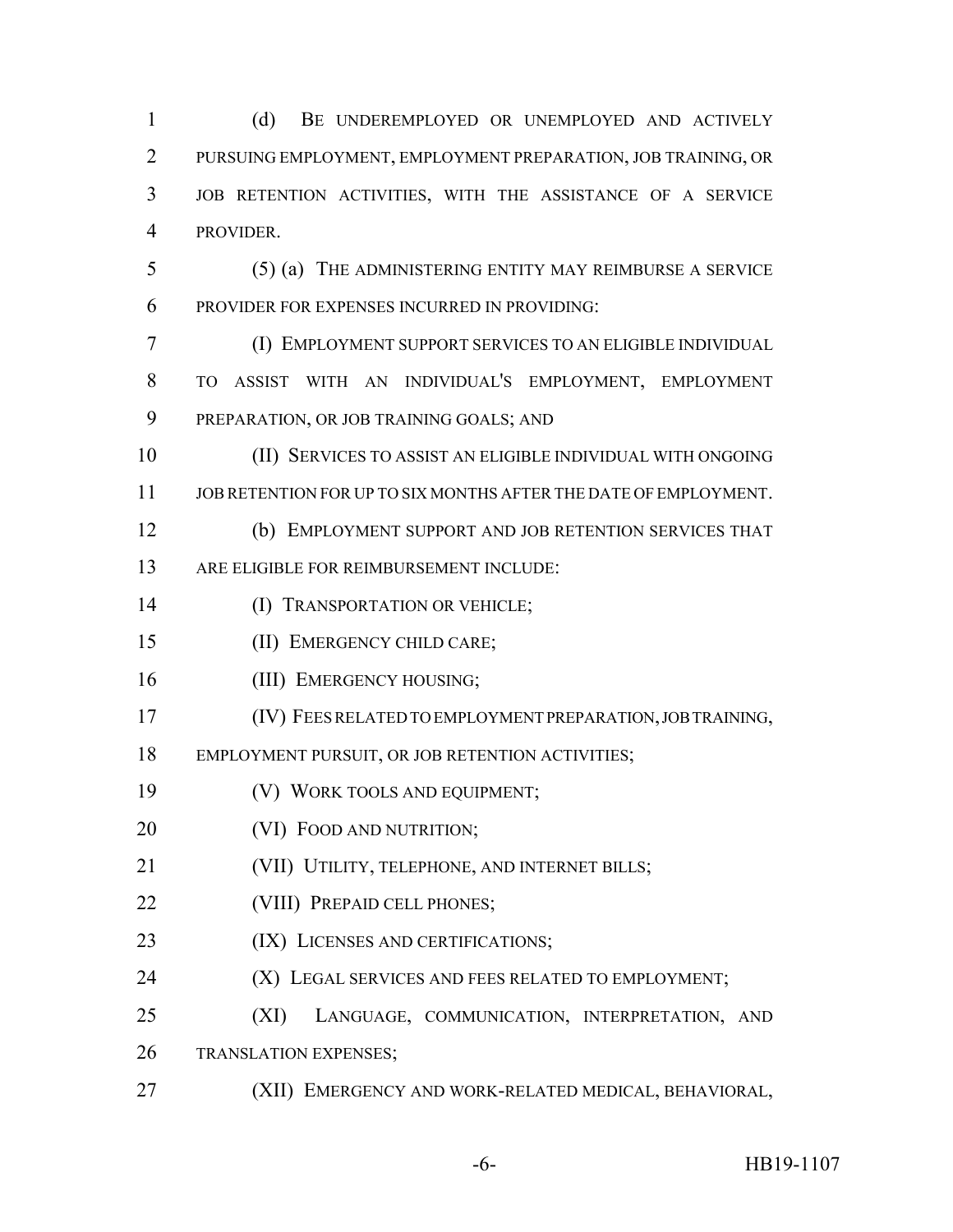AND MENTAL HEALTH, DENTAL, AND VISION SERVICES AND EXPENSES THAT IMPEDE AN INDIVIDUAL'S ABILITY TO PREPARE FOR, OBTAIN, OR RETAIN EMPLOYMENT; AND

 (XIII) OTHER EXPENSES AS THEY PERTAIN TO EMPLOYMENT PREPARATION, JOB TRAINING, EMPLOYMENT PURSUIT, OR JOB RETENTION SERVICES AS DETERMINED BY THE DIRECTOR.

 **8-83-405. Reports required.** (1) ON OR BEFORE JULY 1 OF EACH YEAR, THE ADMINISTERING ENTITY SHALL REPORT TO THE DIVISION:

 (a) THE INFORMATION PROVIDED BY A SERVICE PROVIDER PURSUANT TO SECTION 8-83-404 (2);

 (b) A QUALITATIVE ANALYSIS BASED ON INTERVIEWS CONDUCTED WITH SERVICE PROVIDERS STATEWIDE CONCERNING THE EFFICACY OF THE PROGRAM; AND

(c) AN ACCOUNT OF THE PROGRAM'S EXPENDITURES.

 (2) ON OR BEFORE SEPTEMBER 1, 2021, THE DIVISION SHALL REPORT TO THE BUSINESS, LABOR, AND TECHNOLOGY COMMITTEE OF THE SENATE AND THE BUSINESS AFFAIRS AND LABOR COMMITTEE OF THE HOUSE OF REPRESENTATIVES, OR THEIR SUCCESSOR COMMITTEES, A COMPREHENSIVE ANALYSIS CONCERNING THE EFFICACY OF THE PROGRAM. **8-83-406. Employment support and job retention services cash fund - created.** (1) (a) THE EMPLOYMENT SUPPORT AND JOB RETENTION SERVICES PROGRAM CASH FUND, REFERRED TO IN THIS SECTION AS THE 23 "FUND", IS HEREBY CREATED IN THE STATE TREASURY. FOR THE 2019-20, 2020-21, AND 2021-22 FISCAL YEARS, THE GENERAL ASSEMBLY SHALL APPROPRIATE ONE MILLION DOLLARS FROM THE GENERAL FUND TO THE FUND.

(b) THE STATE TREASURER SHALL CREDIT ALL INTEREST AND